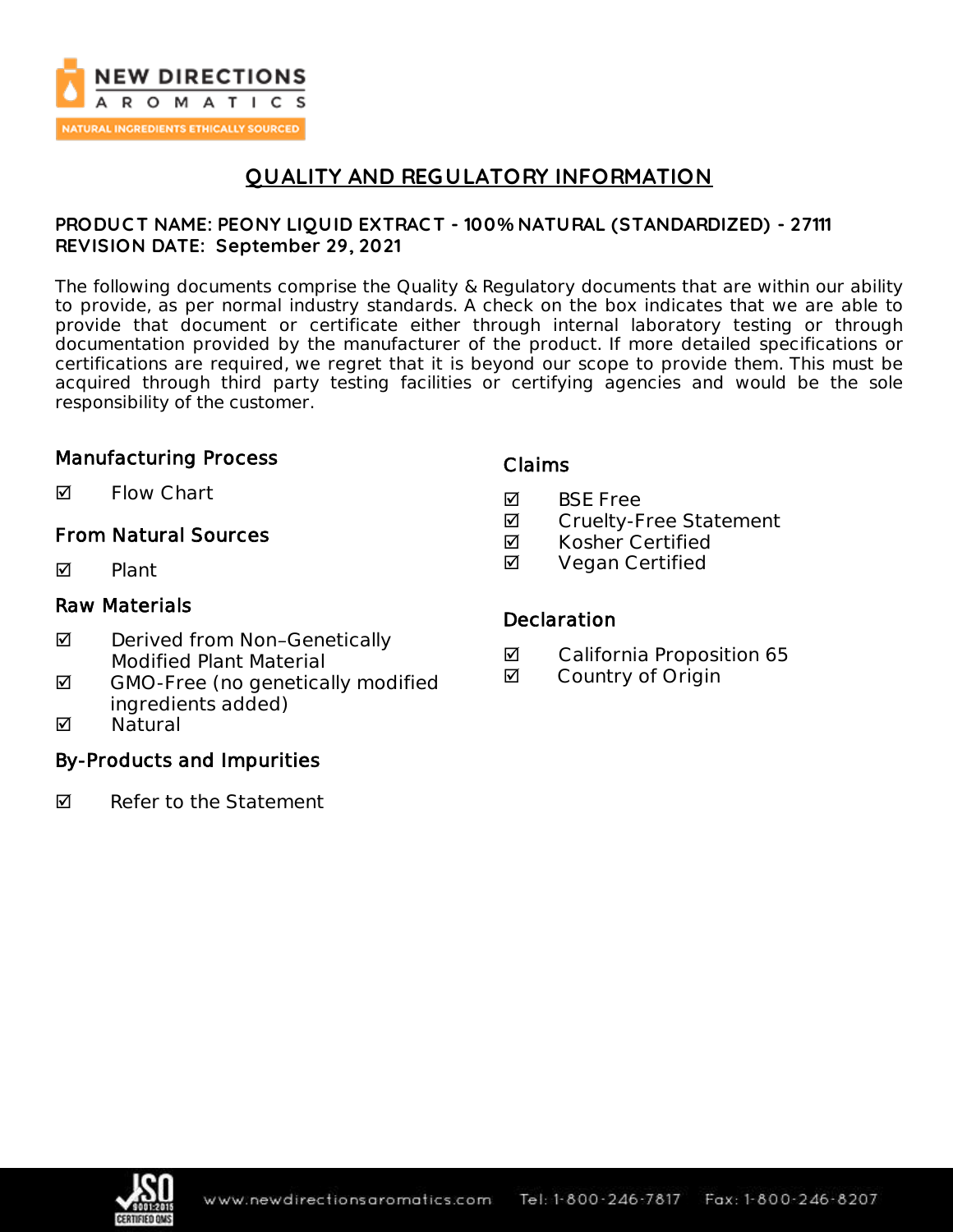

# **FLOW C HART**

### **PRODUC T NAME: PEONY LIQUID EXTRAC T - 100% NATURAL (STANDARDIZED) - 27111**



### Disclaimer & Caution

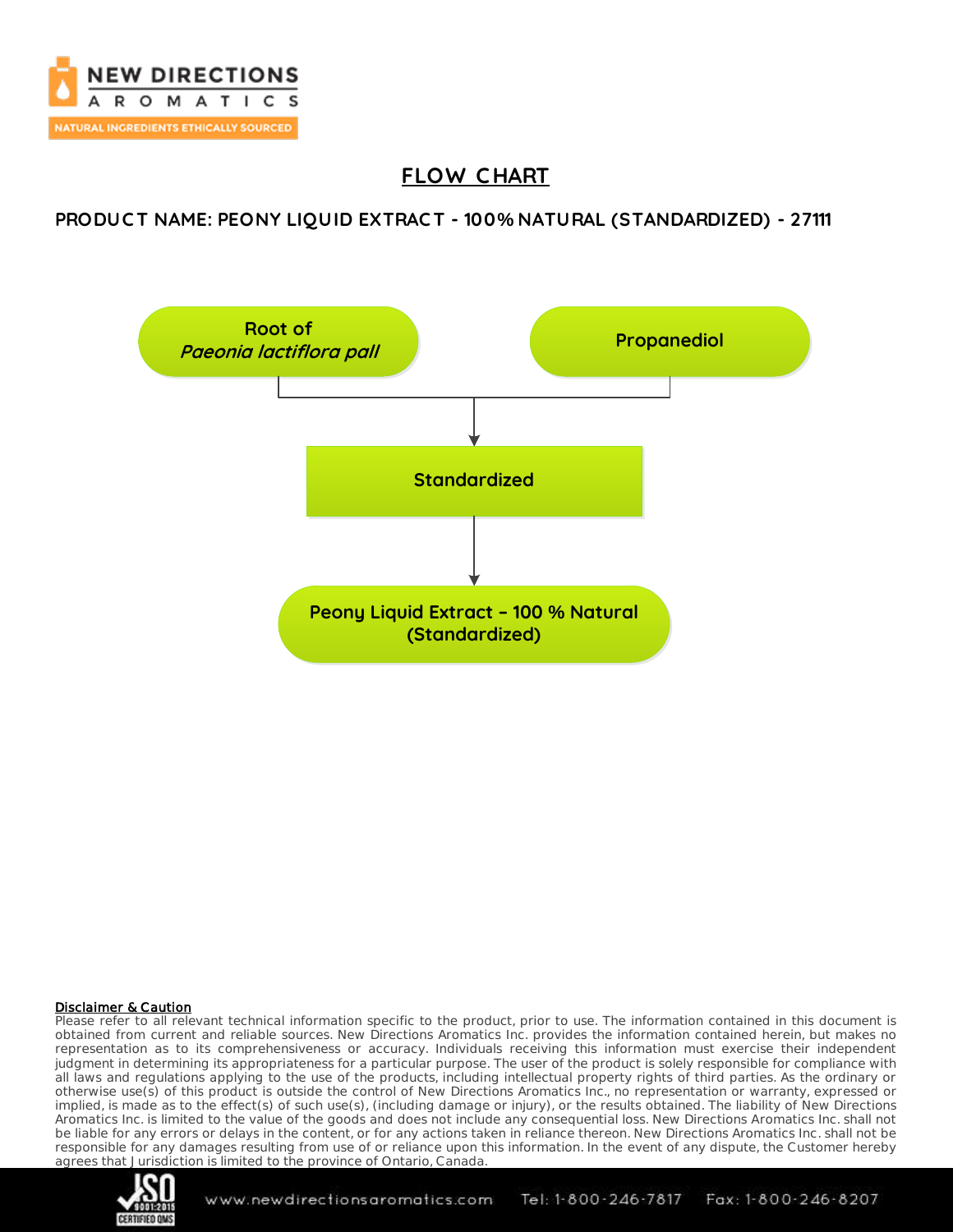

# **GMO STATEMENT**

## **PRODUC T NAME: PEONY LIQUID EXTRAC T - 100% NATURAL (STANDARDIZED) - 27111**

We hereby declare that, to the best of our knowledge, this product was not produced from or with GMO plant material.

### Disclaimer & Caution

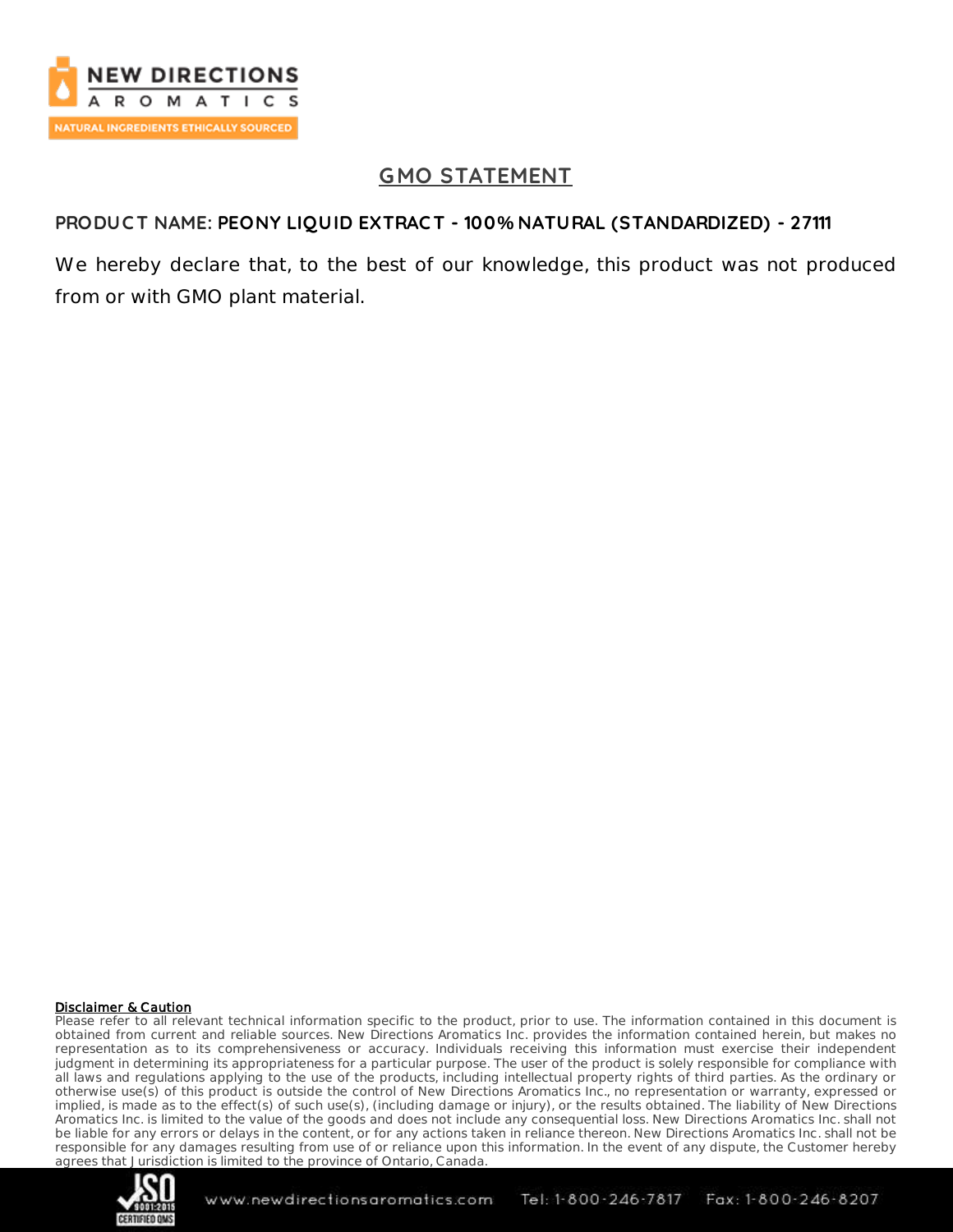

## **NATURAL STATEMENT**

## **PRODUC T NAME: PEONY LIQUID EXTRAC T - 100% NATURAL (STANDARDIZED) - 27111**

We hereby declare that, to the best of our knowledge, this product is 100% natural.

### Disclaimer & Caution

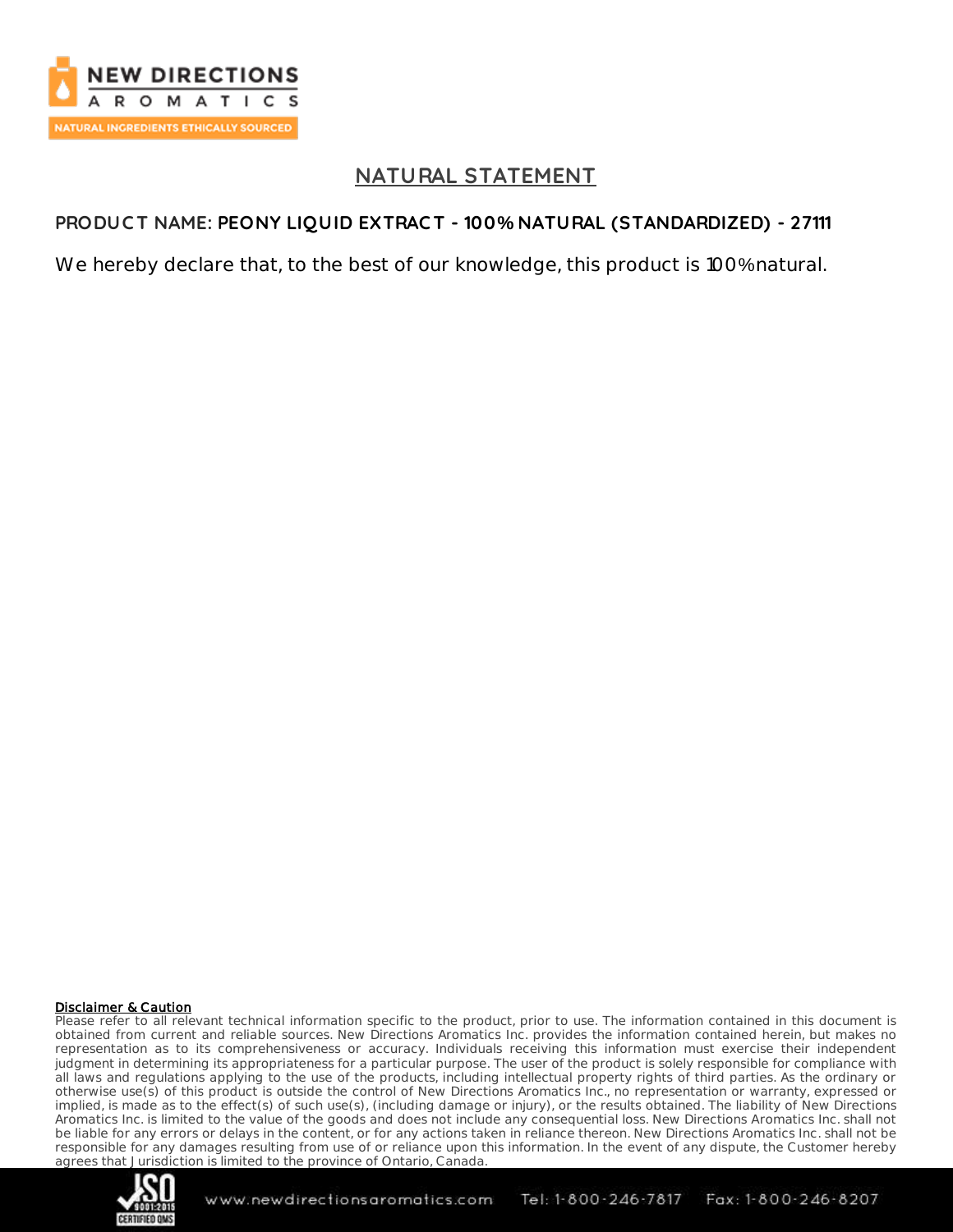

## **BY – PRODUC TS & IMPURITIES STATEMENT**

## **PRODUC T NAME: PEONY LIQUID EXTRAC T - 100% NATURAL (STANDARDIZED) - 27111**

We hereby declare that, to the best of our knowledge, this product does not contain any of the following by products and/or Impurities:

- Parabens
- **Phthalates**
- Nanomaterial

### Disclaimer & Caution

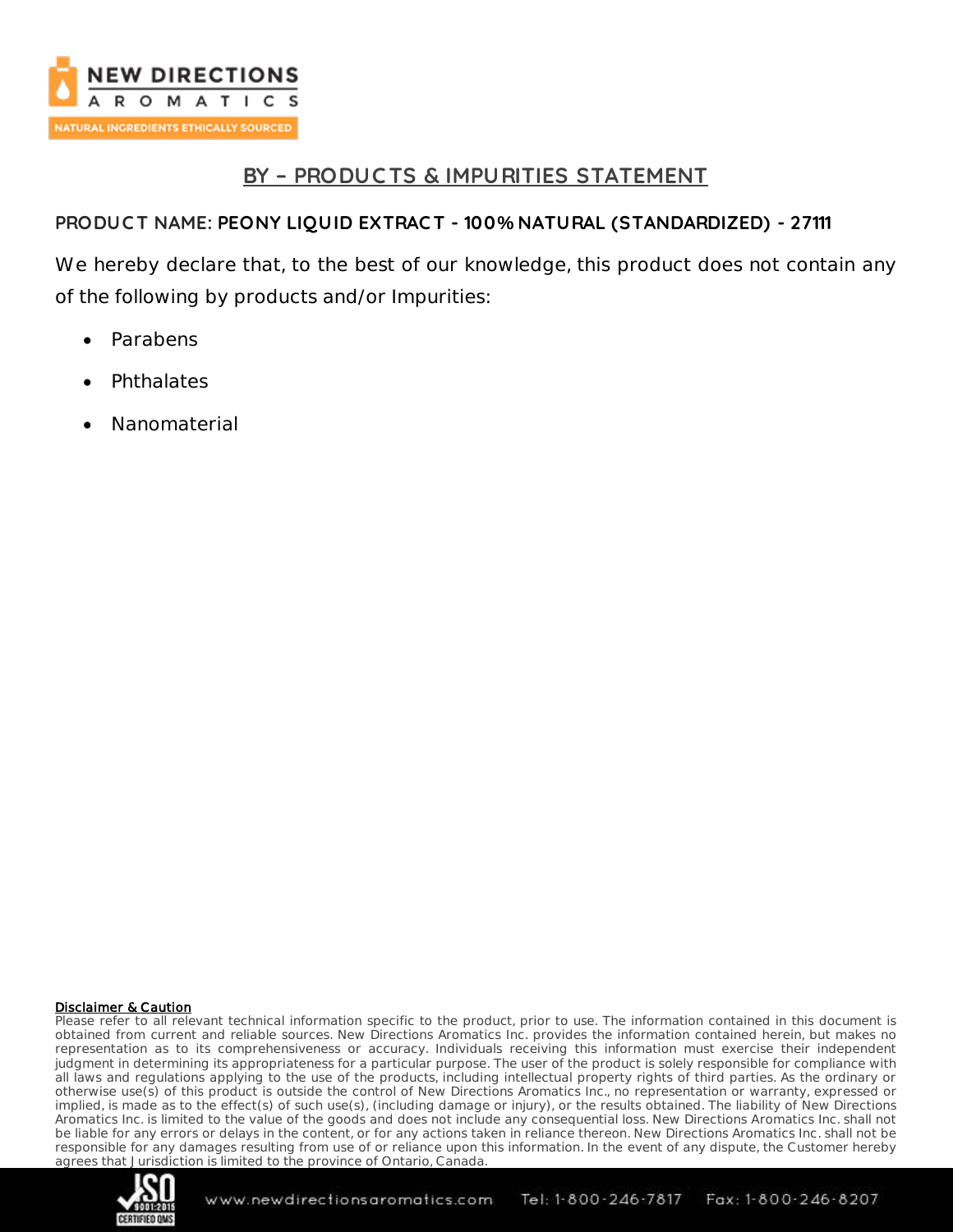

## **DEC LARATION OF BOVINE/TRANSFERABALE SPONGIFORM ENC EPHALOPATHY (BSE/TSE)**

## **PRODUC T NAME: PEONY LIQUID EXTRAC T - 100% NATURAL (STANDARDIZED) - 27111**

We hereby declare that, to the best of our knowledge, this product was not made with, nor contains, any animal material or derivatives, and is free of BSE/TSE.

#### Disclaimer & Caution

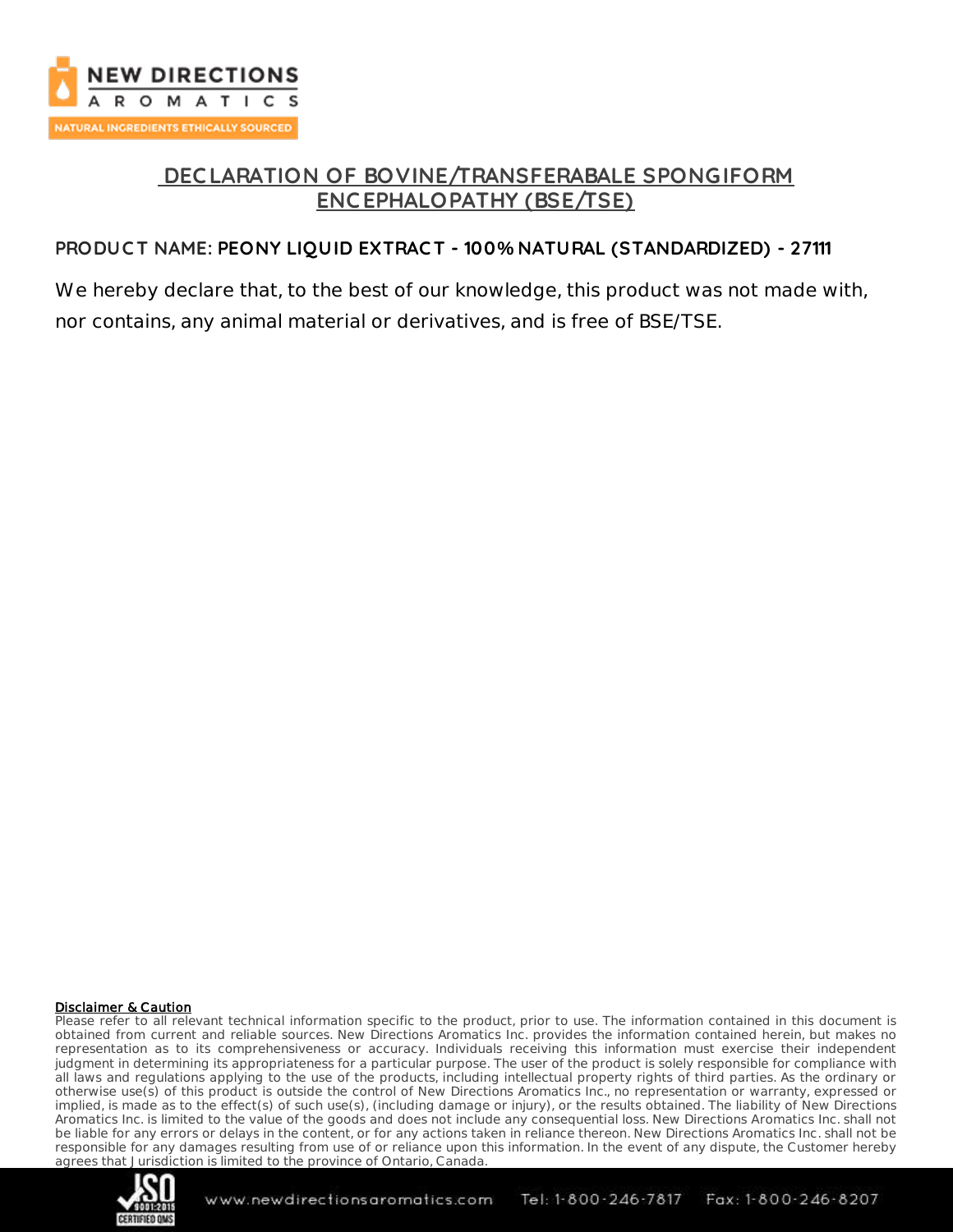

## **C RUELTY-FREE STATEMENT**

## **PRODUC T NAME: PEONY LIQUID EXTRAC T - 100% NATURAL (STANDARDIZED) - 27111**

We hereby declare that, to the best of our knowledge, this product has not been tested on animals.

#### Disclaimer & Caution

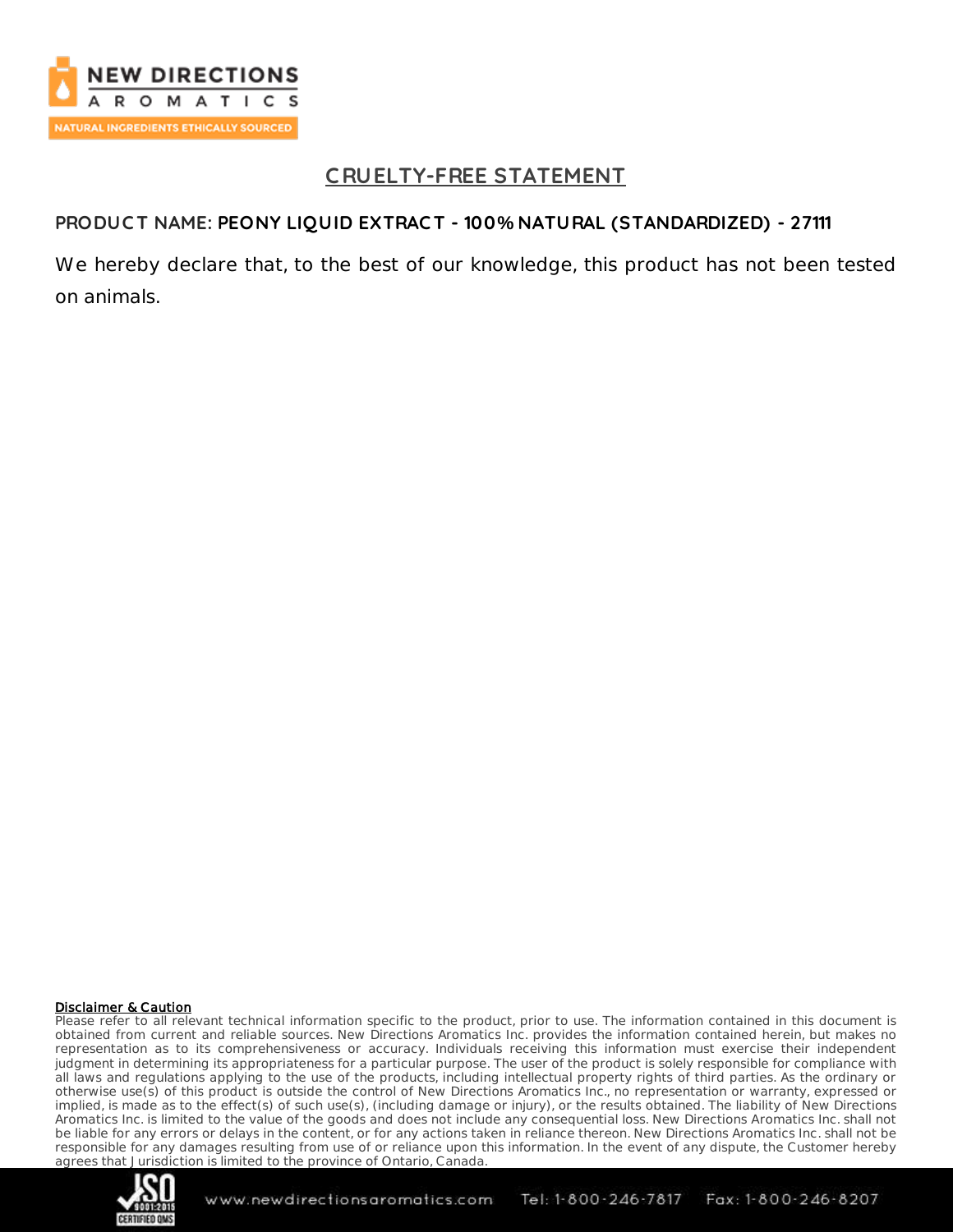

# **KOSHER STATEMENT**

## **PRODUC T NAME: PEONY LIQUID EXTRAC T - 100% NATURAL (STANDARDIZED) - 27111**

We hereby confirm that, this product has been certified to Kosher Standards.

### Disclaimer & Caution

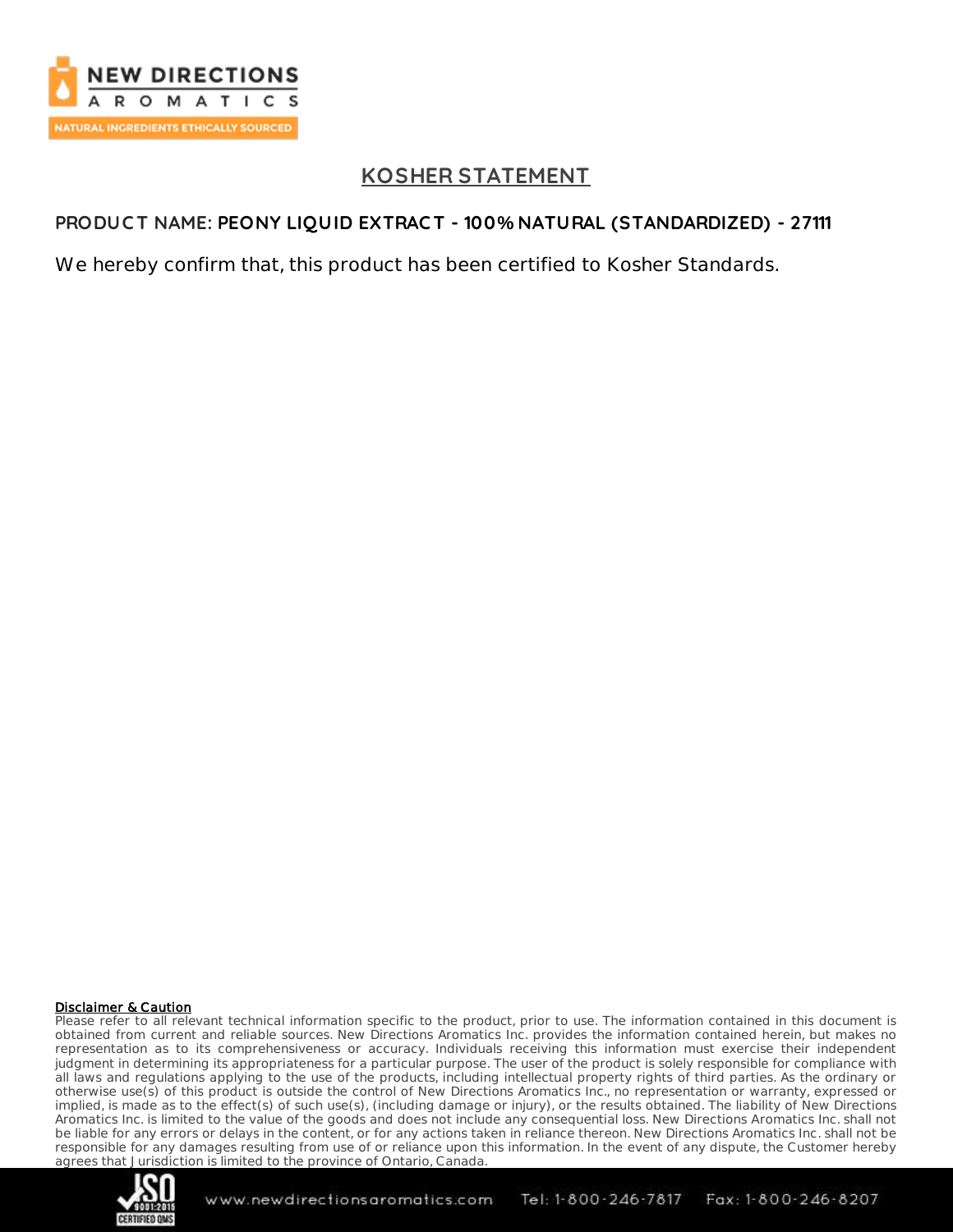

## **VEGAN STATEMENT**

## **PRODUC T NAME: PEONY LIQUID EXTRAC T - 100% NATURAL (STANDARDIZED) - 27111**

We hereby confirm that, this product has been certified to Vegan Standards.

### Disclaimer & Caution

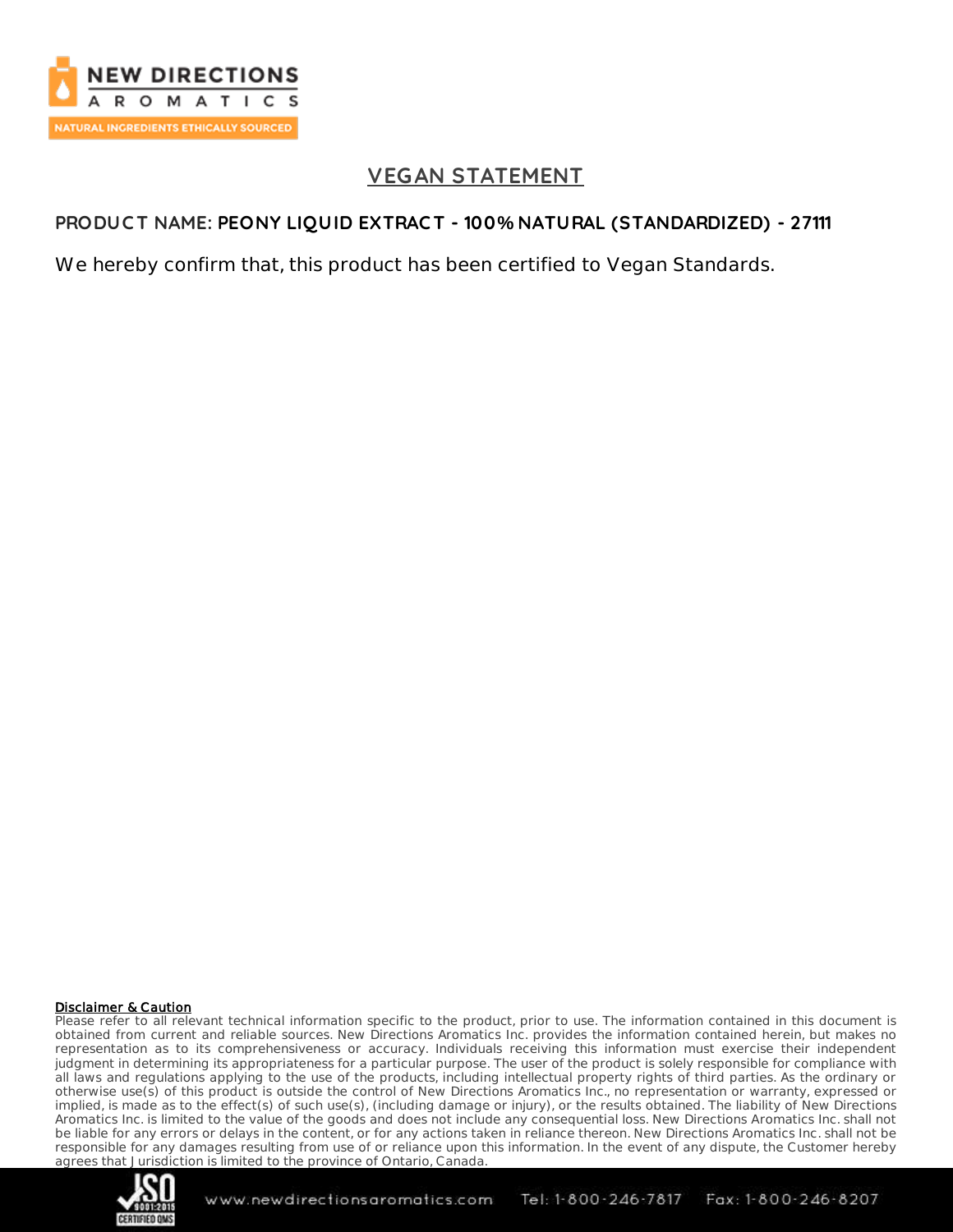

## **DEC LARATION OF CALIFORNIA PROPOSITION 65**

## **PRODUC T NAME: PEONY LIQUID EXTRAC T - 100% NATURAL (STANDARDIZED) - 27111**

We hereby declare that, to the best of our knowledge, this product does not consist of any substance(s) which is listed under California Proposition 65 list.

### Disclaimer & Caution